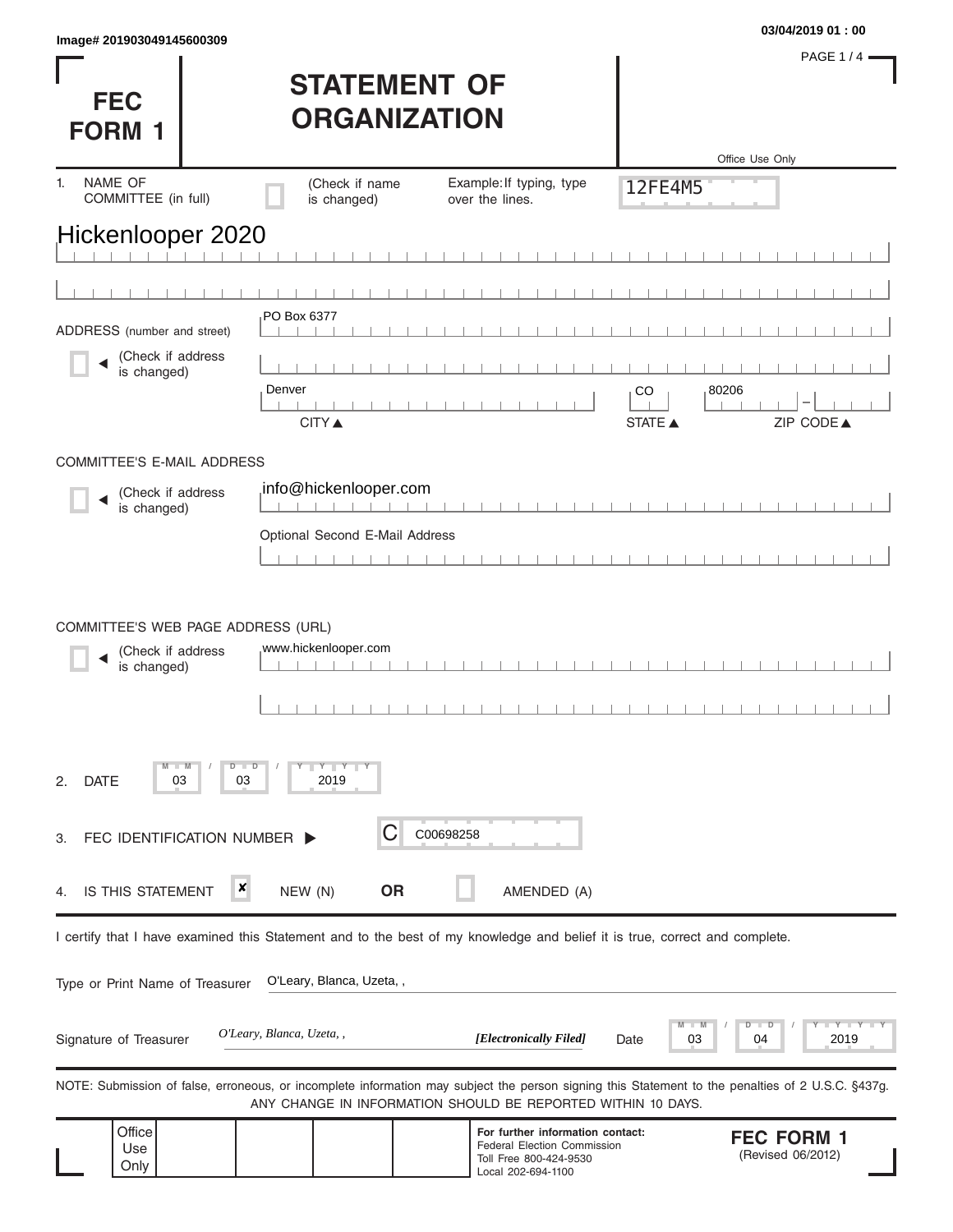|         |                                | FEC Form 1 (Revised 02/2009)                                                                                                                                                                                                | Page 2                                   |
|---------|--------------------------------|-----------------------------------------------------------------------------------------------------------------------------------------------------------------------------------------------------------------------------|------------------------------------------|
| 5.      |                                | <b>TYPE OF COMMITTEE</b>                                                                                                                                                                                                    |                                          |
|         |                                | <b>Candidate Committee:</b>                                                                                                                                                                                                 |                                          |
| (a)     | ×                              | This committee is a principal campaign committee. (Complete the candidate information below.)                                                                                                                               |                                          |
| (b)     |                                | This committee is an authorized committee, and is NOT a principal campaign committee. (Complete the candidate<br>information below.)                                                                                        |                                          |
| Name of | Candidate                      | Hickenlooper, John, W.,,                                                                                                                                                                                                    |                                          |
|         | Candidate<br>Party Affiliation | Office<br>DEM<br>×<br>Sought:<br>Senate<br>President<br>House                                                                                                                                                               | <b>State</b><br><b>District</b>          |
| (c)     |                                | This committee supports/opposes only one candidate, and is NOT an authorized committee.                                                                                                                                     |                                          |
| Name of | Candidate                      |                                                                                                                                                                                                                             |                                          |
|         |                                | <b>Party Committee:</b>                                                                                                                                                                                                     |                                          |
| (d)     |                                | (National, State<br>This committee is a<br>or subordinate) committee of the                                                                                                                                                 | (Democratic,<br>Republican, etc.) Party. |
|         |                                | <b>Political Action Committee (PAC):</b>                                                                                                                                                                                    |                                          |
| (e)     |                                | This committee is a separate segregated fund. (Identify connected organization on line 6.) Its connected organization is a:                                                                                                 |                                          |
|         |                                | Corporation<br>Corporation w/o Capital Stock                                                                                                                                                                                | Labor Organization                       |
|         |                                | Membership Organization<br><b>Trade Association</b>                                                                                                                                                                         | Cooperative                              |
|         |                                | In addition, this committee is a Lobbyist/Registrant PAC.                                                                                                                                                                   |                                          |
| (f)     |                                | This committee supports/opposes more than one Federal candidate, and is NOT a separate segregated fund or party<br>committee. (i.e., nonconnected committee)                                                                |                                          |
|         |                                | In addition, this committee is a Lobbyist/Registrant PAC.                                                                                                                                                                   |                                          |
|         |                                | In addition, this committee is a Leadership PAC. (Identify sponsor on line 6.)                                                                                                                                              |                                          |
|         |                                | <b>Joint Fundraising Representative:</b>                                                                                                                                                                                    |                                          |
| (g)     |                                | This committee collects contributions, pays fundraising expenses and disburses net proceeds for two or more political<br>committees/organizations, at least one of which is an authorized committee of a federal candidate. |                                          |
| (h)     |                                | This committee collects contributions, pays fundraising expenses and disburses net proceeds for two or more political<br>committees/organizations, none of which is an authorized committee of a federal candidate.         |                                          |
|         |                                | Committees Participating in Joint Fundraiser                                                                                                                                                                                |                                          |
|         | 1.                             | FEC ID number $\bigcap$                                                                                                                                                                                                     |                                          |
|         | 2.                             | FEC ID number   C                                                                                                                                                                                                           |                                          |
|         | 3.                             | FEC ID number   C                                                                                                                                                                                                           |                                          |
|         | 4.                             | FEC ID number<br>C                                                                                                                                                                                                          |                                          |

I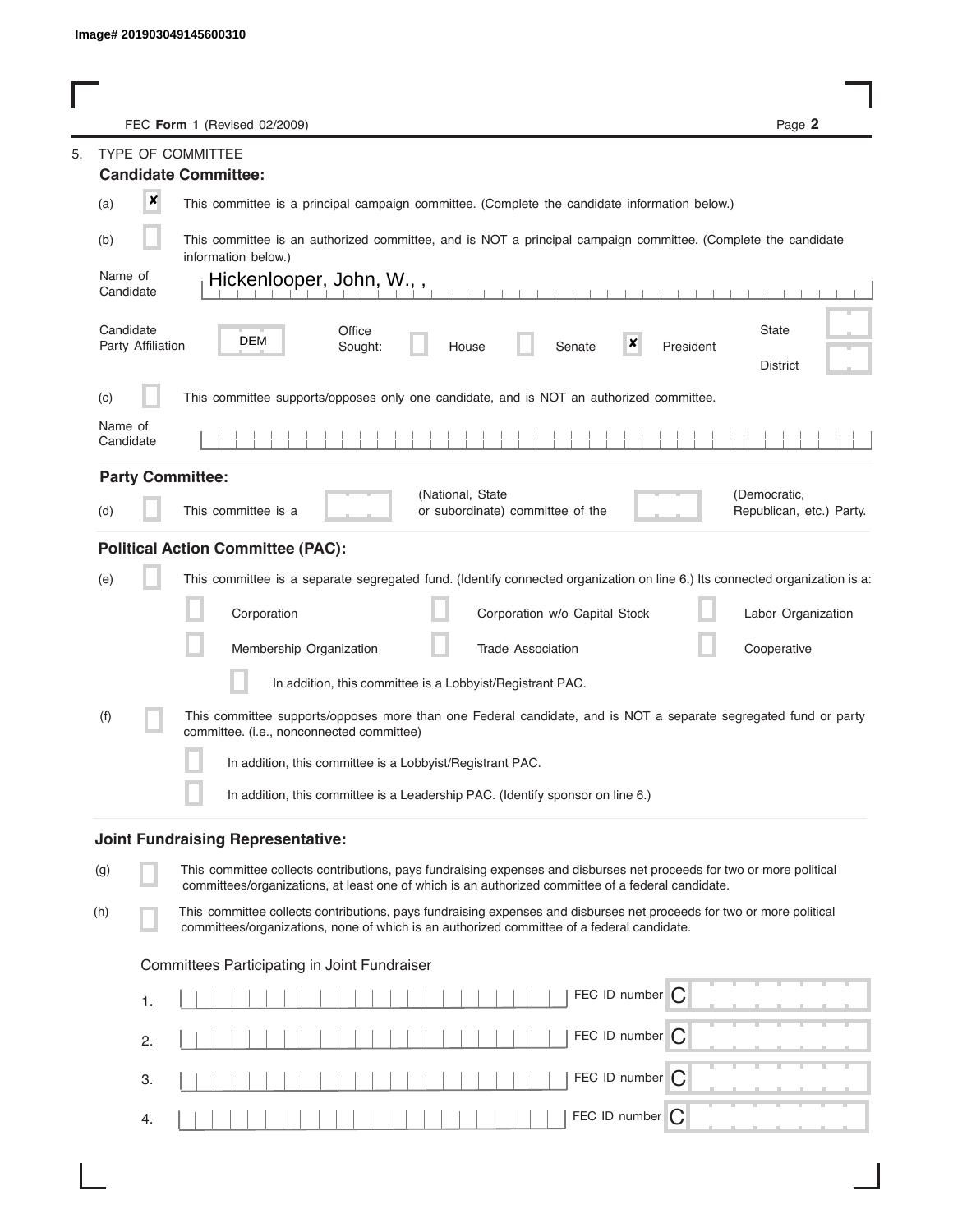FEC Form 1 (Revised 02/2009) Page 3

## Write or Type Committee Name

| lmage#201903049145600311     |  |  |  |
|------------------------------|--|--|--|
|                              |  |  |  |
|                              |  |  |  |
| FEC Form 1 (Revised 02/2009) |  |  |  |
| Write or Type Committee Name |  |  |  |
| Hickenlooper 2020            |  |  |  |

6. Name of Any Connected Organization, Affiliated Committee, Joint Fundraising Representative, or Leadership PAC Sponsor

| <b>NONE</b>                                                                                                                |              |          |         |  |  |  |
|----------------------------------------------------------------------------------------------------------------------------|--------------|----------|---------|--|--|--|
|                                                                                                                            |              |          |         |  |  |  |
| Mailing Address                                                                                                            |              |          |         |  |  |  |
|                                                                                                                            |              |          |         |  |  |  |
|                                                                                                                            |              |          | $1 - 1$ |  |  |  |
|                                                                                                                            | <b>STATE</b> | ZIP CODE |         |  |  |  |
| Affiliated Committee Joint Fundraising Representative<br>Connected Organization<br>Leadership PAC Sponsor<br>Relationship: |              |          |         |  |  |  |

Custodian of Records: Identify by name, address (phone number -- optional) and position of the person in possession of committee books and records. 7.

|                     | Donner, Stephanie, , ,                     |
|---------------------|--------------------------------------------|
| Full Name           |                                            |
| Mailing Address     | PO Box 6377                                |
|                     |                                            |
|                     | 80206<br>CO<br>Denver<br>$\hspace{0.05cm}$ |
| Title or Position   | ZIP CODE<br><b>CITY</b><br><b>STATE</b>    |
| Chief Legal Counsel | Telephone number<br>$\hspace{0.1mm}$       |

8. Treasurer: List the name and address (phone number -- optional) of the treasurer of the committee; and the name and address of any designated agent (e.g., assistant treasurer).

| Full Name<br>of Treasurer      | O'Leary, Blanca, Uzeta,, |                  |              |                                 |                                         |
|--------------------------------|--------------------------|------------------|--------------|---------------------------------|-----------------------------------------|
| Mailing Address                | <b>PO Box 6377</b>       |                  |              |                                 |                                         |
|                                |                          |                  |              |                                 |                                         |
|                                | Denver                   |                  | CO           | 80206                           | $\overline{\phantom{a}}$                |
|                                | <b>CITY</b>              |                  | <b>STATE</b> |                                 | <b>ZIP CODE</b>                         |
| Title or Position<br>Treasurer |                          | Telephone number |              | 303<br>$\overline{\phantom{a}}$ | 2718<br>800<br>$\overline{\phantom{a}}$ |